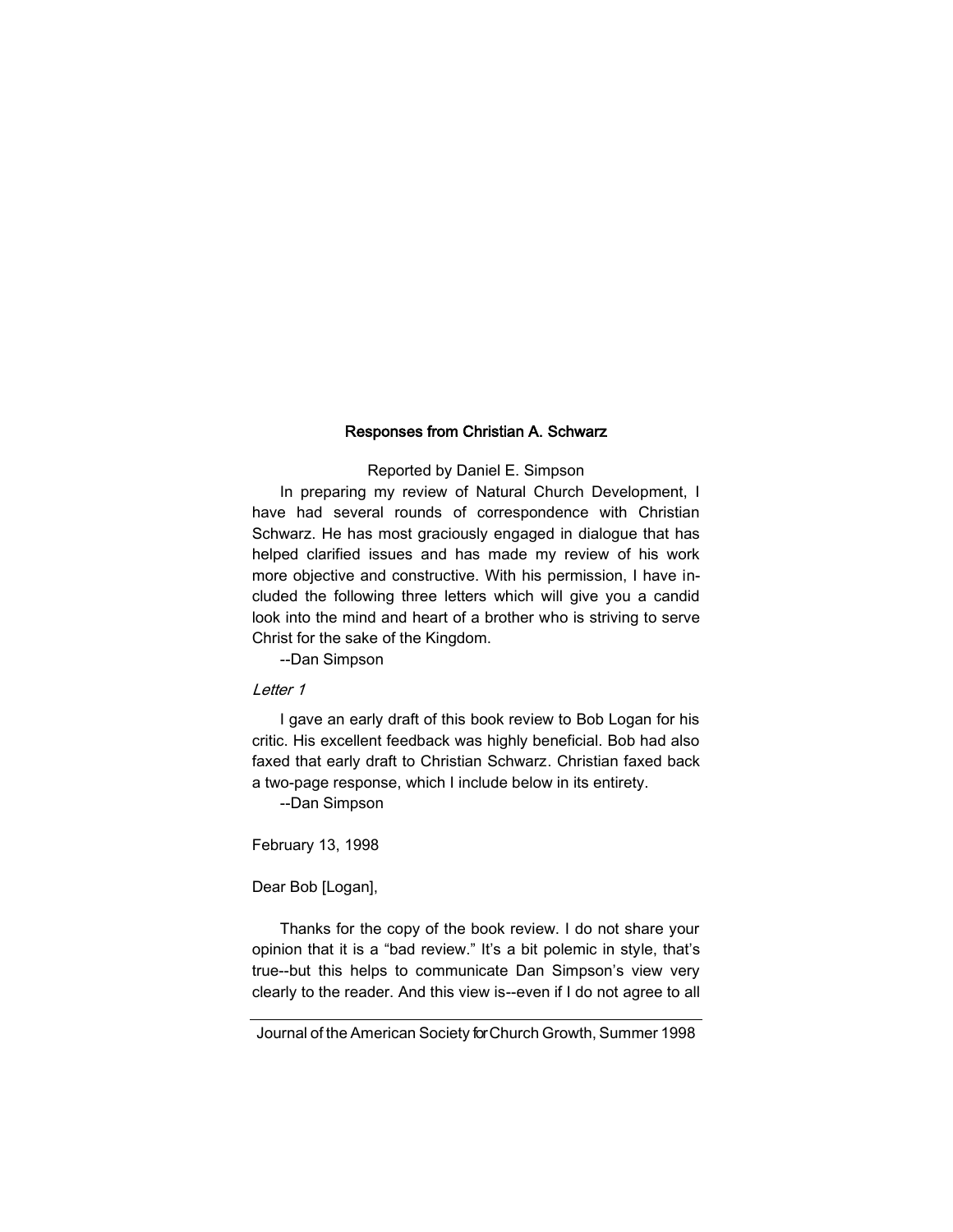of his points--worth being discussed. In contrast to many reviews which only sing "Hallelujah" or condemn something without really dealing with the contents, his review gives me the impression of being very balanced. So my hope would not be that he puts out controversial points, but that he might even sharpen them. I firmly believe that such a discussion helps more than the "I-am-for-it" or "I-am-against-it" approach.

Since I am aware that you are in some more discussions of that kind, let me share some background which I normally would not regard as that important, but in the context of such discussions they might have their place:

- 1. This book is not a "scientific book" because its was not designed to be one. It reflects findings of our research project (that is scientific in the empirical sense of social sciences) and is based on other foundational writings (that are scientific in the theological sense), but in itself it is not intended to be a scientific book. It's just meant as a first introduction to the system of Natural Church Development, whereas other building blocks to the system serve different purposes.
- 2. The book works completely without footnotes, references to literature, quotations, and discussion of different positions with reference to names. This is not an accident, but was a deliberate decision. This decision was influenced by several facts: (1) We have this literature-based discussion in other elements of the system already. (2) The state of the church growth discussion is very different in different countries, and the book was designed neither to be German or American, but international, and last but not least, (3) It would have been a completely different book.
- 3. It is primarily positioned to reach those who have heard about church growth, and have, for whatever reasons, have a negative opinion about it. Let me oversimplify: If 80 percent of NCD is identical with other church growth concepts, and 20 percent different, you could lay more emphasis on the 80 percent or on the 20 percent. You could write a book or articles exclusively about the 80 percent (which I have done extensively), or write a whole dissertation about the 20 percent.

Journal of the American Society for Church Growth, Summer 1998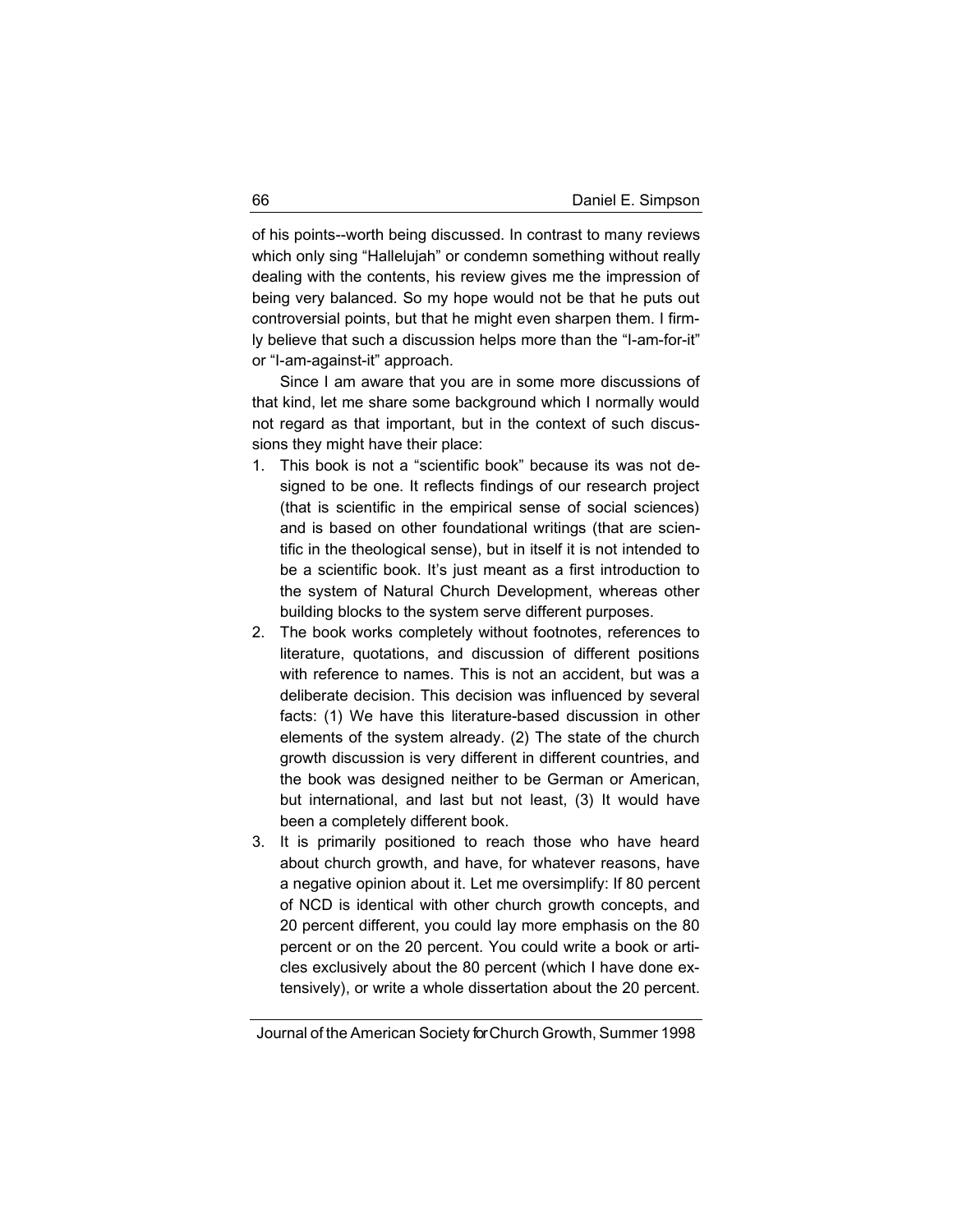Both are legitimate. One reason why I stressed the different aspects, which are first of all located on a paradigmatical level, is that after maybe 548 books on church growth have been written, a 549th book which says exactly the same as all the others would be boring and unnecessary. And if the target is primarily to address those who have a somewhat negative opinion about church growth movement, the goal is to tell them: "Your criticism is not all wrong. But it certainly would be wrong to make an anti-church growth position out to it." Our experience in different countries is that the book seems to reach exactly those people. For a lot of them are not really "anti church growth," my heart is rejoice in it.

4. Since the book is deliberately written without quotations etc., it does not reflect this kind of positioning with reference to literature, but is trying to do something--in my understanding- more fundamental: It reflects "church growth thinking" as it is in the heads and hearts of a lot of people, very often a wild mixture of mere clichés, being uninformed, dogmatically presuppositions, and a grain (but sometimes more that a grain) of truth. I write this in the first chapter of the book very clearly, and I do not answer the question at all, whether this popular criticism is fair or not. It could be argued whether or not the position I try to position NCD against are really typical of church growth literature--in my understand it is very often not the case--but all these clichés are part of reality, probably in terms of change processes, a far more important part then the literature itself. And you find these clichés on both sides: On those who criticize the church growth movement, and on the side of some of those who try to put church growth into practice as well (maybe sometimes because of misunderstanding their teachers). Yes, you do find untheological pragmatism there, you do find the "Big-is-good" mentality there, you do find manipulative marketing methods there, you do find preoccupation with "can-do" mentality there, etc. So the kind of "church growth procedure" may be labeled as a mere "straw man" in the light of the most important literature on church growth; but if we move from literature and

Journal of the American Society for Church Growth, Summer 1998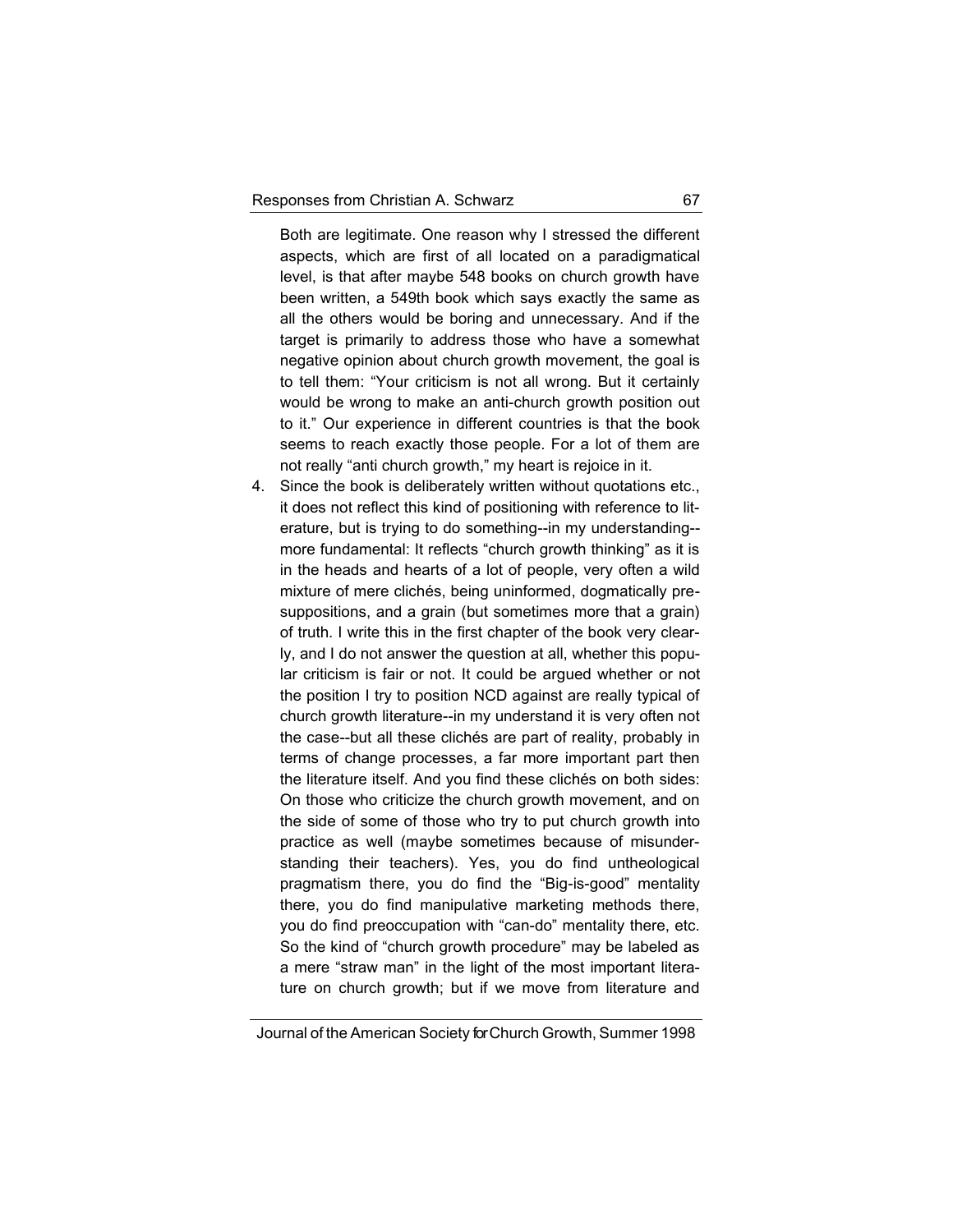footnotes to the hearts and heads of thousands of Christians, you see that it is a part of reality. Reality is never a straw man.

5. Am I a church growth advocate or not? As a matter of principle, I never answer this question if people ask me. In the same way, I do not answer the question whether I am evangelical or not, Charismatic or not, etc. My feeling is that the mere question reflects very often a wrong approach, and just by answering it I would be part of this wrong approach. So I say to people: "Listen to what I say--would you regard this as 'church growth,' 'evangelical,' 'charismatic,' or not?" So I try to leave the labeling job to others, and I don't mind if people might label me wrongly.

--Christian Schwarz

## Letter 2

This letter was written in response to the expanded manuscript for this article.

May 19, 1998

Dear Dan,

Thank you for the manuscript of your expanded book review, and thank you for giving me a chance to react on it.

It is true that your review is the most critical NCD review I have read so far, but I do not regard this as harmful for our ministry, because I believe that your criticism is not unfair. It is constructive. Of course, there are a lot of things that I see very differently from you. I would love to discuss these topics in more detail with you some time face to face. I believe that this kind of controversial dialog of people who work for the same purposes can be very beneficial. For my part, I can say that I learn a lot from this kind of criticism.

If I try to read my book from the perspective of a church growth advocate and with the question, What does Christian Schwarz say about the church growth movement?, I must admit

Journal of the American Society for Church Growth, Summer 1998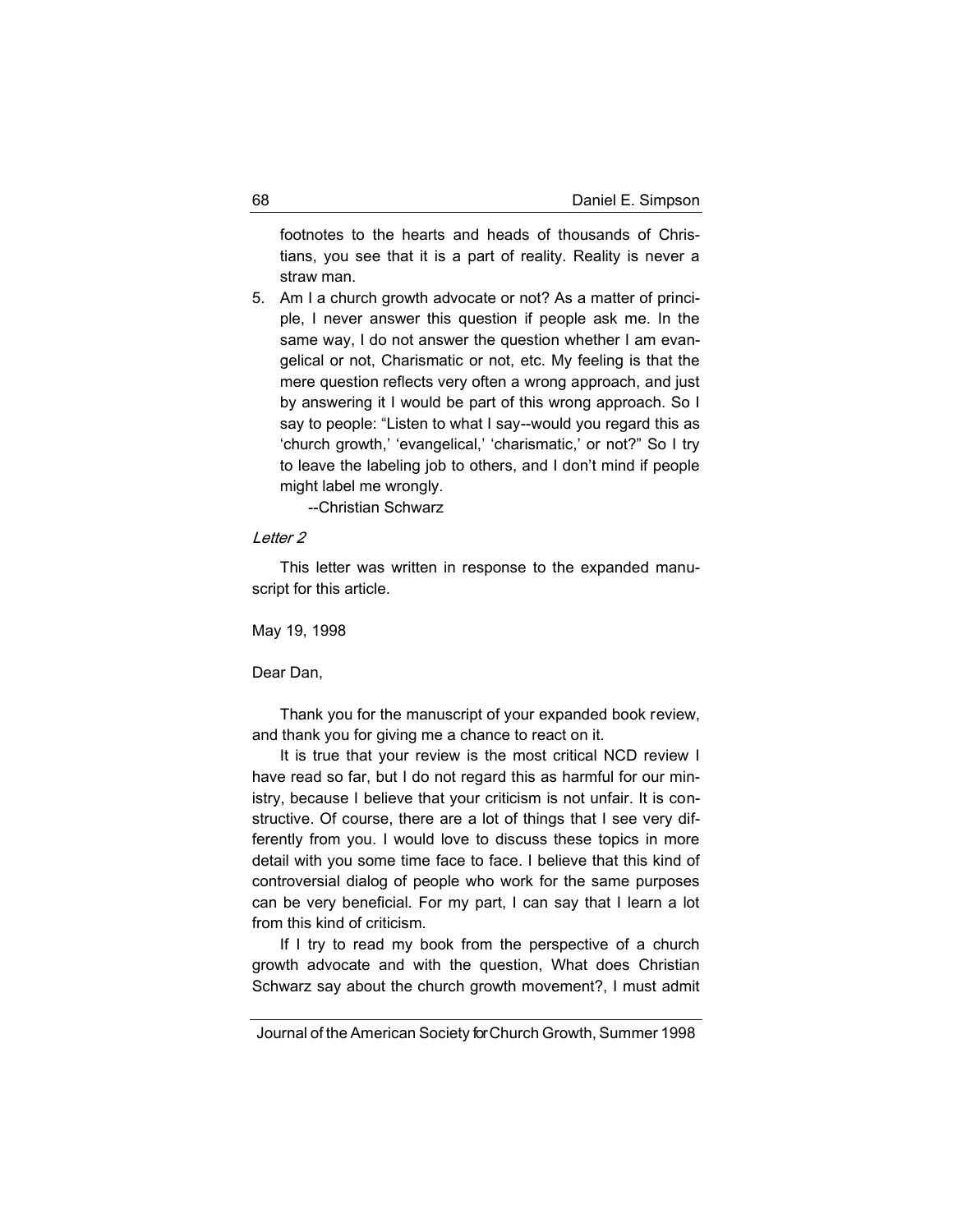that I can understand much of your critical remarks and I even see a certain justification in them. But please take into account that this is not the theme or the leading question of the book. You will not find any real discussion of the church growth movement in this book, because this is not the target of the book. My impression is that you criticize the book from a perspective that it was not designed to cover, and you are looking for answers that this book was not intended to give. It is not wrong to take such an approach, but I feel that this is the major root for the difficulties you have with NCD (or with my presentation of it). *Editor's* note: The terms "church growth," "church growth movement," "church growth literature," and "church growth principles" are used at least 15 times in the preface and introduction, 47 times in part 1, 6 times in part 2, 7 times in part 3, 27 times in part 4, and 8 times in part 5. This would seem to constitute a discussion of church growth. The phase "church growth movement" is used in the very first line of the preface and in the very first line of the introduction (among numerous other places), associating the term church growth with a specific technical usage.]

What I tried to do is simply present the main principles of NCD, illustrate them by some of our research findings, and contrast them with different views (as I have heard them over and over again in numerous discussions, rightly or wrongly labeled as "church growth"). I neither intended to give a research report or the theological background of NCD, nor the practical tools or a thorough discussion of the church growth movement. If you write that my view is hostile toward the church growth movement, I cannot identify with this statement. Of course, I am not very happy if I read in a church growth periodical that I am labeled as being "hostile toward church growth," because this is far away from how I view my position. The fact that I stress the points that are different from what is known as "classical church growth thinking" should, in my understanding, really not be labeled as "hostility." But it is the right of any critic to understand it this way and to publish it accordingly.

Together in His service,

Journal of the American Society for Church Growth, Summer 1998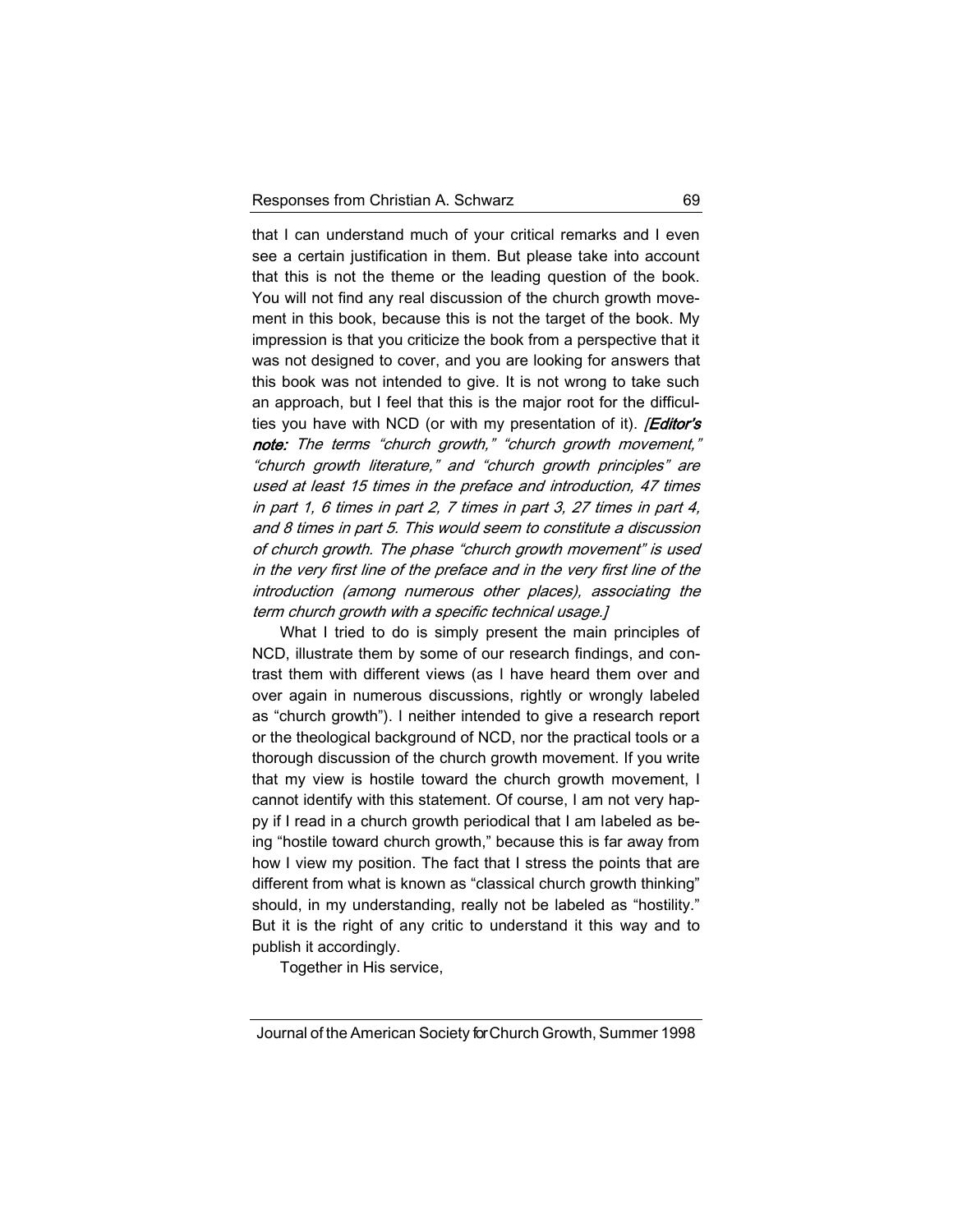Christian Schwarz

Letter 3

May 22, 1998

Dear Dan,

Thanks for the dialogue. I do not have any difficulties with expanded version of the book review being published as it is, because it seems reflect your perception of the book accurately; and this is certainly one way to see it.

Please keep in mind that this book was not written for church growth leaders, but first of all it is addressed to those who are, for what reasons ever, skeptical toward the church growth movement. That is the reason why both Bob Logan (in his preface to the American edition) and myself (in my introduction) start with mentioning this criticism. We tried to begin where many people actually are. There is indeed a substantial anti-churchgrowth climate on the grass root level, although often not well grounded. Does this really reflect "true church growth thinking" or is it only directed toward misconceptions of it? Well, this is an academic question (for me a very important one!), but it is not at all the theme of the book.

Yes, it is definitely true that most of the content of the book is in accordance with other writings of church-growth authors. Toward somebody such as you, I would say: Of course it is! I have difficulties if this fact is understood as criticism. At the same time, I stressed those areas where there are differences (for this is the more interesting area). What I deliberately did not do is to label the book as a "church growth book" or "anti church growth book," because I like to leave this labeling to the reader. Is the content (at least the essence) of the book the heart of the church growth movement, or is it an attack on it? Please, dear reader, decide yourself. Some decided that it is the heart of church growth, perhaps with some new insights, and if they have a positive view of the church growth movement, they work with it. Wonderful. Oth-

Journal of the American Society for Church Growth, Summer 1998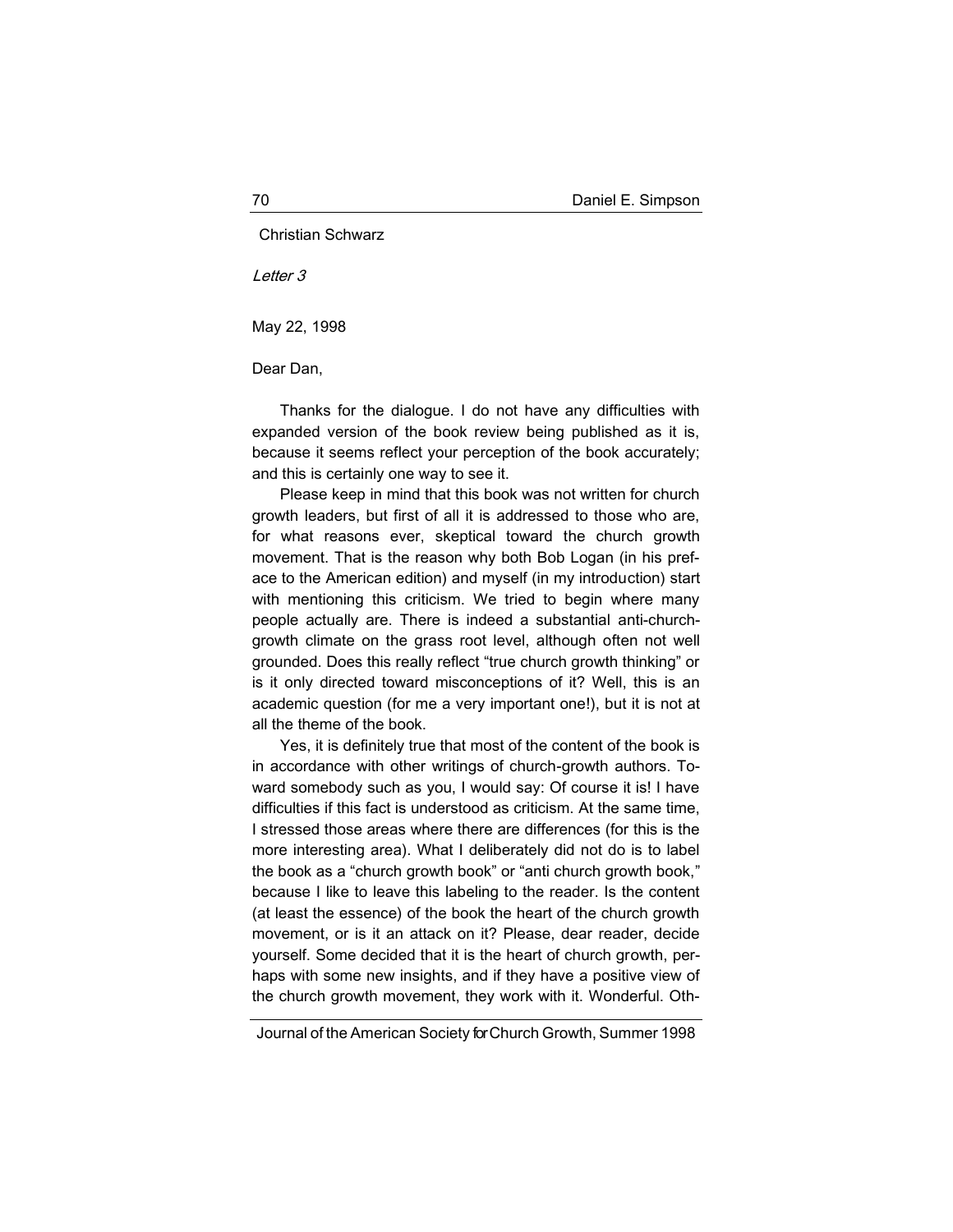ers decided that it is a different approach than "church growth" (as they perceived it), and because they have difficulties with the church growth movement, they are happy about this "new approach," and they work with it. I believe that this is wonderful as well.

I often ask myself whether my almost fanatic refusal against being labeled is not just, as some critics say, a game. Perhaps there is some truth in this criticism. In a way, I simply like it to be invited to one meeting as a "typical church growth representative," and to another meeting as "one of the strongest critics," and on both events sharing exactly the same message. But for me this is more than a game. I firmly believe that this position is my calling from God, and it has some limitations, to be sure, but at the same time it has great possibilities. I can reach some people who others don't reach, whereas they reach people who I do not reach.

Let me share with you the primary influences or roots that have been foundational in my formation of Natural Church Development:

- 1. Systematic theology. The most important names here are theologians such as Emil Brunner and Helmut Gollwitzer. They helped me to understand the significance of what we call the "reformation principle," which is an important part of Natural Church Development. It has helped us to work out what we call today the "bipolar approach."
- 2. The church growth movement (in the narrow sense as advanced by McGavran and Wagner). For me personally, a key influence has been Win Arn. Topics like the "principle oriented approach" (versus models), the scientificness of church growth, the need to discover fundamental, worldwide principles, etc., have aided my learning. What I have tried to do is to sharpen these insights in my own ministry.
- 3. System theory, especially in the area of biology and ecology. The most important name for me in this field is Frederic Vester. Secular researches brought to light so

Journal of the American Society for Church Growth, Summer 1998